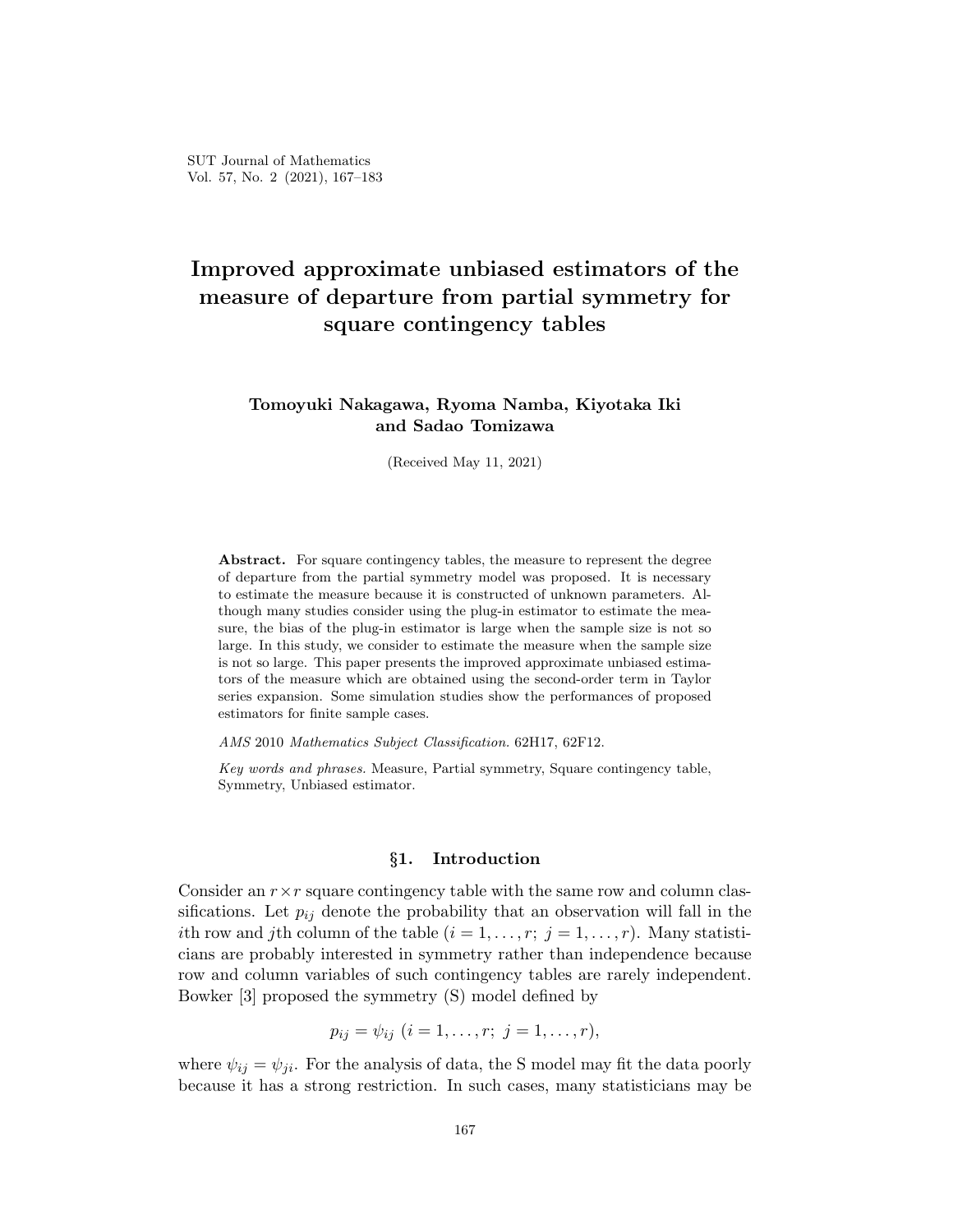interested in applying some models which have weaker restrictions than the S model. Numerous studies have developed new models which have weaker restrictions than the S model (see [[1](#page-8-1), [2,](#page-8-2) [4](#page-8-3), [5,](#page-8-4) [6\]](#page-8-5)). Saigusa *et al.* [[7](#page-8-6)] proposed the partial symmetry (PS) model defined by

$$
p_{ij} = \psi_{ij} \ (i = 1, \ldots, r; \ j = 1, \ldots, r),
$$

where  $\psi_{st} = \psi_{ts}$  for at least one  $(s, t)$  with  $s \neq t$ . This model states that the probability that an observation will fall in row category *s* and column category *t* is equal to the probability that the observation falls in row category *t* and column category *s* for at least one  $(s, t)$ ,  $s \neq t$ . It is easy to know that the S model implies the PS model since the S model indicates that  $p_{ij}$  equals  $p_{ji}$  for all (*i, j*).

On the other hand, when the models fit the data poorly, we are also interested in measuring the degree of departure from the models. Tomizawa [[10\]](#page-8-7) and Tomizawa *et al.* [\[11](#page-8-8)] proposed the measure to represent the degree of departure from the S model for nominal data. Saigusa *et al.* [[7](#page-8-6)] also proposed the measure to represent the degree of departure from the PS model for square contingency tables. Since the measures are constructed in the cell probabilities which are unknown parameters, many studies considered the plug-in estimator and derived its confidence interval for the measure. However, when the sample size is not so large, the bias of the plug-in estimator is large. To overcome this problem, Tomizawa *et al.* [[12\]](#page-9-0) proposed the improved approximate unbiased estimators of the measure for departure from the S model when the sample size is not so large. Moreover, using a similar technique, the improved approximate unbiased estimators of log-odds ratio and the measures for the marginal homogeneity model have been proposed in [[8,](#page-8-9) [9\]](#page-8-10).

The purpose of this paper is to propose the approximate unbiased estimators which are better than the plug-in estimator of the measure for departure from the PS model. The rest of this paper is organized as follows: In Section [2,](#page-1-0) we describe the measure to represent that degree of departure from the PS model. Section [3](#page-2-0) proposes the improved approximate unbiased estimators of the measure for departure from the PS model for square contingency tables. In section [4](#page-5-0), we compare the biases and the mean square errors of proposed estimators with that of [\[7\]](#page-8-6) in simulation studies. Section [5](#page-6-0) presents concluding remarks.

#### *§***2. Measures**

<span id="page-1-0"></span>Saigusa *et al.* [[7](#page-8-6)] proposed the following measure  $\Phi^{(\lambda)}$  to represent the degree of departure from the PS model for square contingency tables. Let  $p_{ij} + p_{ji} \neq$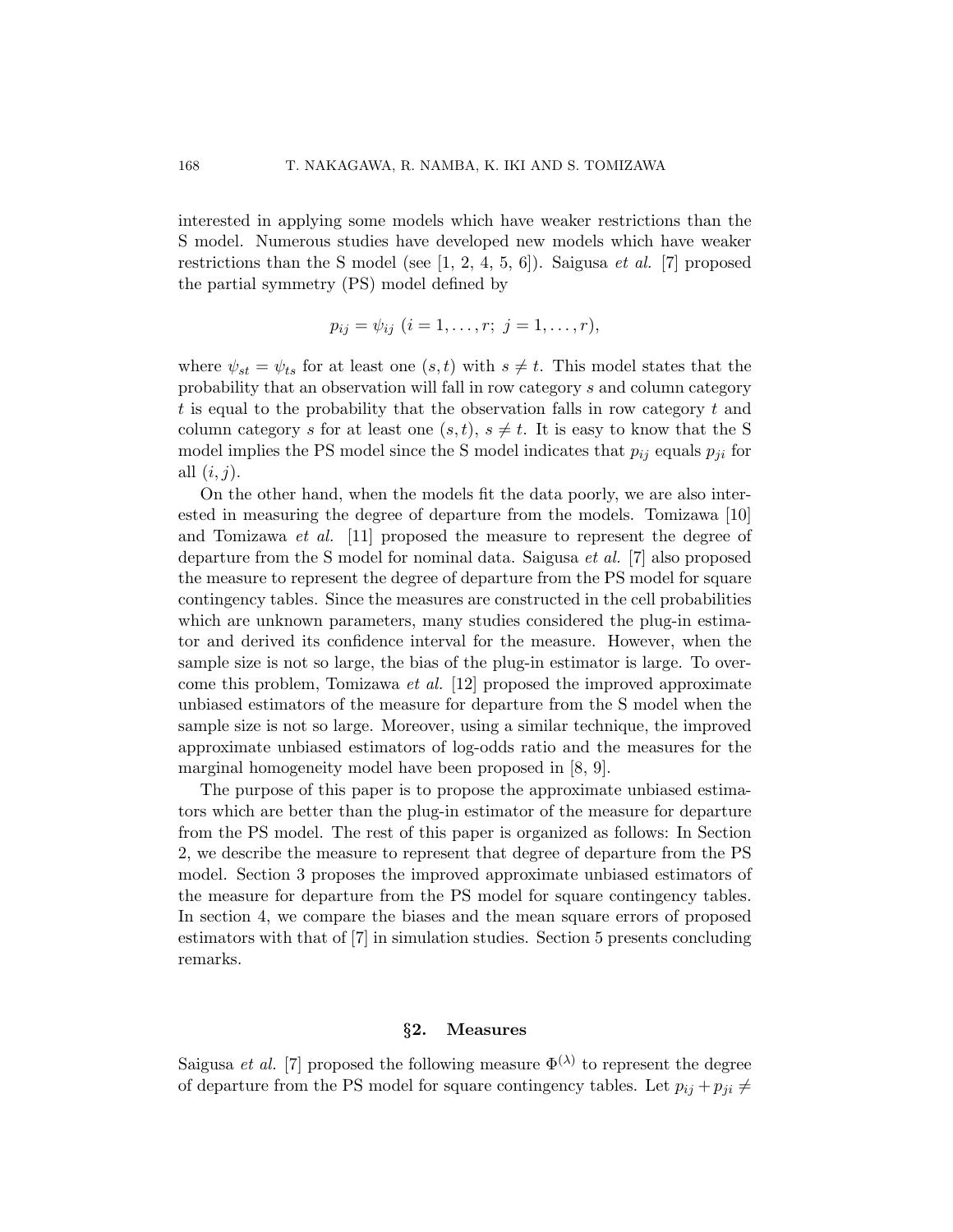0 ( $i \neq j; i, j = 1, ..., r$ ) and let

$$
\delta = \sum_{s=1}^{r} \sum_{\substack{t=1 \ t \neq s}}^{r} p_{st}, \ \ p_{ij}^* = \frac{p_{ij}}{\delta}, \ \ p_{ij}^c = \frac{p_{ij}}{p_{ij} + p_{ji}},
$$

for  $i = 1, \ldots, r$ ;  $j = 1, \ldots, r$ ;  $i \neq j$ , then the measure  $\Phi^{(\lambda)}$  is defined by

$$
\Phi^{(\lambda)} = \prod_{i=1}^{r-1} \prod_{j=i+1}^{r} \left[ 1 - \frac{\lambda 2^{\lambda}}{2^{\lambda} - 1} H_{ij}^{(\lambda)} \right]^{(p_{ij}^{*} + p_{ji}^{*})} \text{ for } \lambda > -1,
$$

where

$$
H_{ij}^{(\lambda)} = \frac{1}{\lambda} \left[ 1 - (p_{ij}^{c})^{\lambda+1} - (p_{ji}^{c})^{\lambda+1} \right],
$$

and the value at  $\lambda = 0$  is taken to be the limit as  $\lambda \to 0$  and  $\lambda$  is a realvalued parameter which is chosen by the user. Note that  $\Phi^{(\lambda)}$  is expressed as the weighted geometric mean of the diversity index. The measure  $\Phi^{(\lambda)}$ must lie between 0 and 1 since  $0 \leq H_{ij}^{(\lambda)} \leq (2^{\lambda} - 1) / (\lambda 2^{\lambda})$  for  $i < j$ . For any  $\lambda$  (> −1), (i)  $\Phi^{(\lambda)}$  takes the minimum value 0 if and only if there is a structure of the PS model in the table and (ii)  $\Phi^{(\lambda)}$  takes the maximum value 1 if and only if the degree of departure from the PS model is the largest in the sense that  $p_{ij}^c = 1$  (then  $p_{ji}^c = 0$ ) or  $p_{ji}^c = 1$  (then  $p_{ij}^c = 0$ ) for all  $i < j$ . It is easily seen that the value of  $\Phi^{(\lambda)}$  is less than or equal to the value of the measure of the S model proposed in [[10](#page-8-7), [11](#page-8-8)].

Assume that the observed frequencies  ${n_{ij}}$  have a multinomial distribution. The sample version  $\hat{\Phi}^{(\lambda)}$  of  $\overline{\Phi}^{(\lambda)}$  is given as  $\Phi^{(\lambda)}$  with  $p_{ij}$  replaced by  $\hat{p}_{ij}$ , where  $\hat{p}_{ij} = n_{ij}/n$  and  $n = \sum \sum n_{ij}$ . Using the delta method,  $\sqrt{n}(\hat{\Phi}^{(\lambda)} - \Phi^{(\lambda)})$ has asymptotically (as  $n \to \infty$ ) a normal distribution with mean zero and  $\sigma^2$   $[\Phi^{(\lambda)}]$  (see [\[7\]](#page-8-6) for the details of variances). Thus, when the sample size *n* is large, the estimated measure  $\hat{\Phi}^{(\lambda)}$  is an asymptotically unbiased estimator of  $\Phi^{(\lambda)}$ . However, when the sample size *n* is not so large, the bias of  $\hat{\Phi}^{(\lambda)}$  is large. Therefore, we consider improving the approximate unbiased estimator  $\hat{\Phi}^{(\lambda)}$  by using the same method in [\[12](#page-9-0)].

### *§***3. Improved approximate unbiased estimators**

<span id="page-2-0"></span>Let  $\bm{p}$  be the  $r^2 \times 1$  vector  $\bm{p} = (p_{11}, \ldots, p_{1r}, p_{21}, \ldots, p_{2r}, \ldots, p_{r1}, p_{r2}, \ldots, p_{rr})^{\top}$ and let  $\hat{p}$  be the  $r^2 \times 1$  vector in the similar way.  $a^{\top}$  denotes the transpose of *a*. Using second Taylor expansion, the plug-in estimator  $\hat{\Phi}^{(\lambda)}$  is expressed as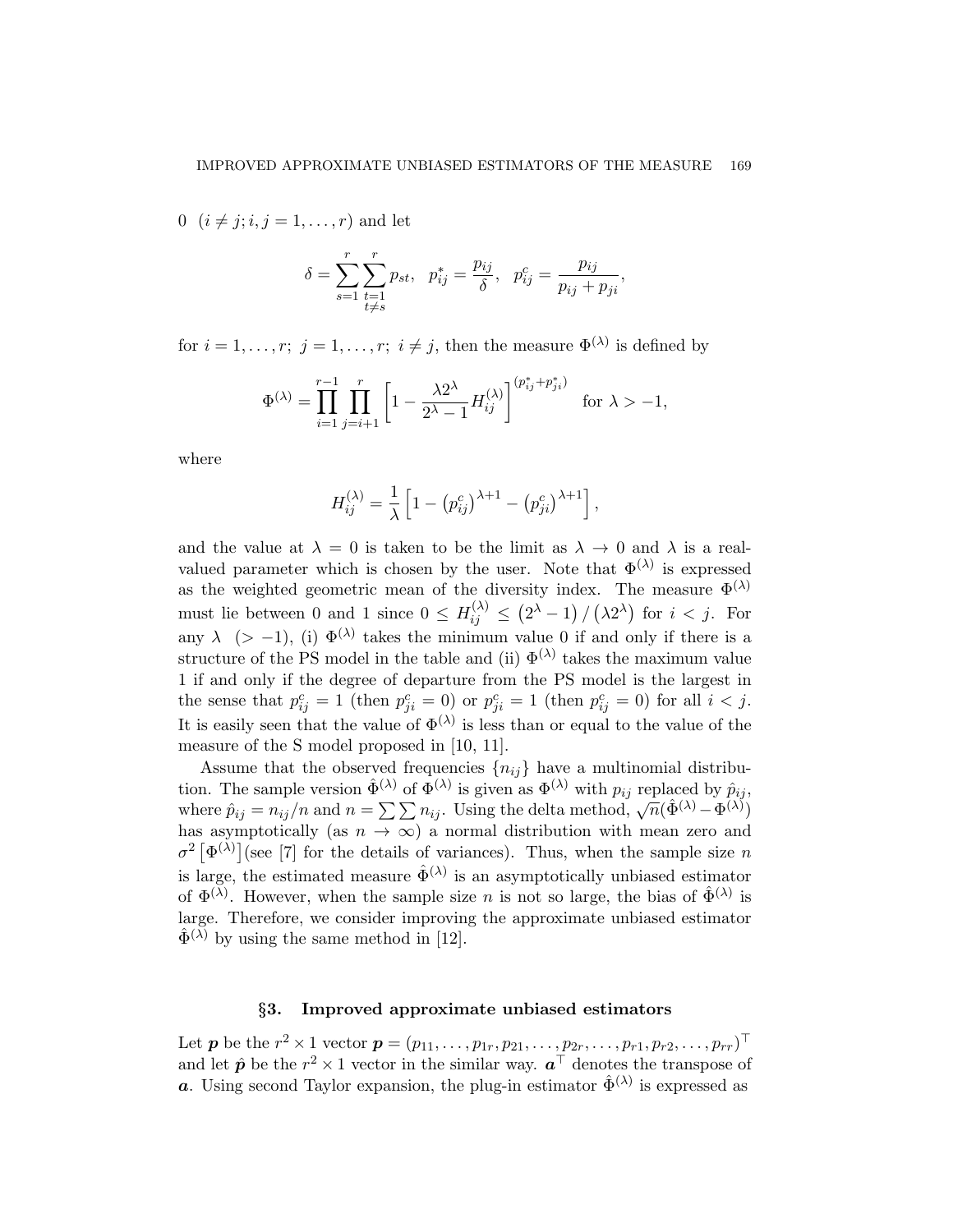$$
\hat{\Phi}^{(\lambda)} = \hspace{-1pt}\Phi^{(\lambda)} + \frac{\partial \Phi^{(\lambda)}}{\partial \boldsymbol{p}^\top} (\hat{\boldsymbol{p}} - \boldsymbol{p}) + \frac{1}{2}(\hat{\boldsymbol{p}} - \boldsymbol{p})^\top \frac{\partial^2 \Phi^{(\lambda)}}{\partial \boldsymbol{p} \partial \boldsymbol{p}^\top} (\hat{\boldsymbol{p}} - \boldsymbol{p}) + o_p(n^{-1}).
$$

When the sample size *n* is large,  $\mathbb{E}(\hat{\Phi}^{(\lambda)})$  is approximately equal to

(3.1)  
\n
$$
\mathbb{E}(\hat{\Phi}^{(\lambda)}) = \Phi^{(\lambda)} + \frac{1}{2} \text{tr} \left( \left[ \frac{\partial^2 \Phi^{(\lambda)}}{\partial p \partial p^{\top}} \right] \mathbb{E}((\hat{p} - p)(\hat{p} - p)^{\top}) \right) + o(n^{-1})
$$
\n
$$
= \Phi^{(\lambda)} + \frac{1}{2n} \text{tr} \left( \frac{\partial^2 \Phi^{(\lambda)}}{\partial p \partial p^{\top}} (D(p) - pp^{\top}) \right) + o(n^{-1}),
$$

where  $D(p)$  denotes the  $r^2 \times r^2$  diagonal matrix with the *i*th element of  $p$  as the *i*th diagonal element. Thus it holds that

$$
\mathbb{E}\left[\hat{\Phi}^{(\lambda)} - \frac{1}{2n} \text{tr}\left(\left[\frac{\partial^2 \Phi^{(\lambda)}}{\partial \boldsymbol{p} \partial \boldsymbol{p}^\top}\right] (D(\boldsymbol{p}) - \boldsymbol{p} \boldsymbol{p}^\top)\right)\right] = \Phi^{(\lambda)} + o(n^{-1}).
$$

It is easy to know that it would approach  $\Phi^{(\lambda)}$  faster than  $\hat{\Phi}^{(\lambda)}$  as *n* tends to infinity. Therefore we now propose the improved approximate unbiased estimator  $\hat{\Phi}^{*(\lambda)}$  of the true measure  $\Phi^{(\lambda)}$  as follows:

$$
\hat{\Phi}^{*(\lambda)} = \hat{\Phi}^{(\lambda)} - \frac{1}{2n} \text{tr} \left\{ \frac{\partial^2 \widehat{\Phi}^{(\lambda)}}{\partial \mathbf{p} \partial \mathbf{p}^\top} (D(\hat{\mathbf{p}}) - \hat{\mathbf{p}} \hat{\mathbf{p}}^\top) \right\} \n= \hat{\Phi}^{(\lambda)} - \frac{1}{2n} \left\{ \sum_{i \neq j} \hat{p}_{ij} \frac{\partial^2 \widehat{\Phi}^{(\lambda)}}{\partial p_{ij} \partial p_{ij}} - \sum_{(i,j)} \sum_{(k,l)} \hat{p}_{ij} \hat{p}_{kl} \frac{\partial^2 \widehat{\Phi}^{(\lambda)}}{\partial p_{ij} \partial p_{kl}} \right\}.
$$

 $H$ ere  $\partial^2 \Phi^{(\lambda)} / \partial p_{ij} \partial p_{kl}$  and  $\partial^2 \Phi^{(\lambda)} / \partial p \partial p$ <sup>T</sup> are given as  $\partial^2 \Phi^{(\lambda)} / \partial p_{ij} \partial p_{kl}$  and  $\partial^2 \Phi^{(\lambda)}/\partial p \partial p^{\top}$  with  $p_{ij}$  replaced by  $\hat{p}_{ij}$ , respectively. The elements of the Hessian matrix *∂* <sup>2</sup>Φ (*λ*)*/∂p∂p ⊤* are given in Appendix. Then we have the following theorem.

**Theorem 3.1.** Let  $\{\hat{p}_{ij}\}$  denote the maximum likelihood estimators for  $i, j =$ 1, ..., *r.* Then, as  $n \to \infty$ *, it holds that* 

Bias 
$$
\left(\hat{\Phi}^{*(\lambda)}\right) = \mathbb{E}\left[\hat{\Phi}^{*(\lambda)}\right] - \Phi^{(\lambda)} = o(n^{-1}).
$$

 $\hat{\Phi}^{*(\lambda)}$  tends to approximate to  $\Phi^{(\lambda)}$  better than  $\hat{\Phi}^{(\lambda)}$  when *n* is not so large. However, it does not always fall within the range [0, 1] when the value of  $\Phi^{(\lambda)}$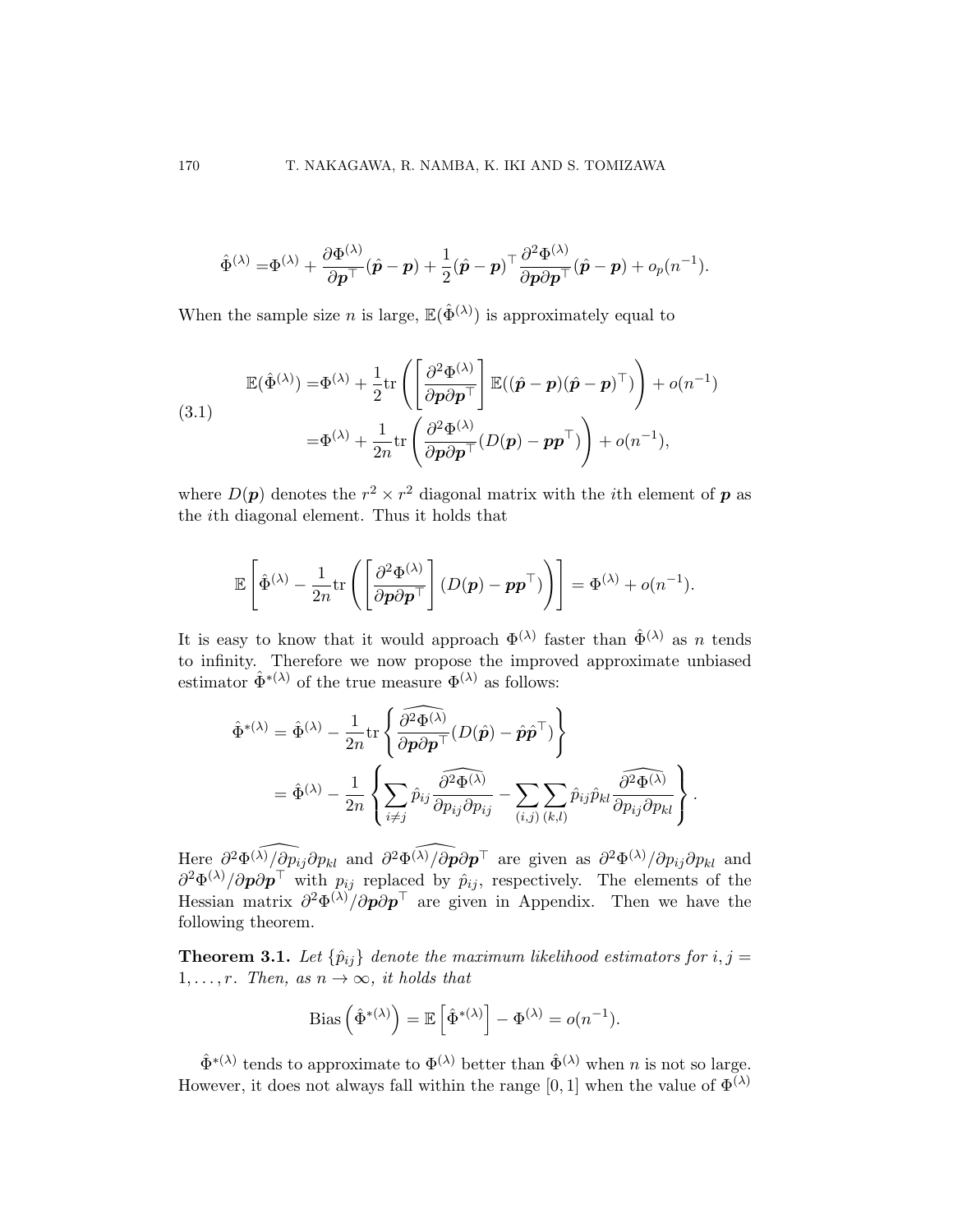is close to 0 or 1. Therefore, in addition to the improved approximate unbiased estimator  $\hat{\Phi}^{*(\lambda)}$ , we also propose another improved approximate unbiased estimator whose value always falls within [0*,* 1]. We consider that the monotone function  $f : (0,1) \to \mathbb{R}$  be 2 times differentiable on  $(0,1)$ , for example, the logit function which is defined as

$$
f(p) = \log\left(\frac{p}{1-p}\right).
$$

The improved approximate unbiased estimator  $\hat{\Phi}_{f}^{(\lambda)}$  $f^{(\lambda)}$  using f is defined as

$$
\hat{\Phi}_f^{(\lambda)} = f^{-1} \left( f(\hat{\Phi}^{(\lambda)}) - \frac{1}{2n} f'(\hat{\Phi}^{(\lambda)}) \text{tr} \left\{ \frac{\widehat{\partial^2 \Phi^{(\lambda)}}}{\partial \mathbf{p} \partial \mathbf{p}^\top} (D(\hat{\mathbf{p}}) - \hat{\mathbf{p}} \hat{\mathbf{p}}^\top) \right\} \right),
$$

where  $f^{-1}$  and  $f'$  indicate the inverse function and the derivative function of *f*. It is clear that  $\hat{\Phi}_{f}^{(\lambda)}$  $f_f^{(\lambda)}$  always falls within the range of [0, 1] even when the value of  $\Phi^{(\lambda)}$  is close to 0 or 1. Then it holds that the following theorem.

**Theorem 3.2.** Let  $\{\hat{p}_{ij}\}$  denote the maximum likelihood estimators for  $i, j =$ 1,..., *r.* Then, as  $n \to \infty$ , *it holds that* 

Bias 
$$
\left(\hat{\Phi}_f^{(\lambda)}\right) = \mathbb{E}\left[\hat{\Phi}_f^{(\lambda)}\right] - \Phi^{(\lambda)} = o(n^{-1}).
$$

*Proof.* Put  $\boldsymbol{u} = \sqrt{n}(\hat{\boldsymbol{p}} - \boldsymbol{p})$  and

<span id="page-4-0"></span>(3.2) 
$$
S = \frac{1}{2} f' \left( \hat{\Phi}^{(\lambda)} \right) \text{tr} \left\{ \frac{\partial^2 \Phi^{(\lambda)}}{\partial p \partial p^{\top}} (D(\hat{p}) - \hat{p} \hat{p}^{\top}) \right\}.
$$

By using Taylor expansion, it is calculated as follows:

$$
\hat{\Phi}_{f}^{(\lambda)} = f^{-1} \left( f(\hat{\Phi}^{(\lambda)}) - \frac{1}{n} S \right)
$$
\n
$$
= f^{-1} \left( f \left( \Phi^{(\lambda)} + \frac{1}{\sqrt{n}} \frac{\partial \Phi^{(\lambda)}}{\partial p^{+}} \mathbf{u} + \frac{1}{2n} \mathbf{u}^{\top} \frac{\partial^{2} \Phi^{(\lambda)}}{\partial p \partial p^{+}} \mathbf{u} + o_{p}(n^{-1}) \right) - \frac{1}{n} S \right)
$$
\n
$$
= f^{-1} \left( f(\Phi^{(\lambda)}) + \frac{1}{\sqrt{n}} f'(\Phi^{(\lambda)}) \frac{\partial \Phi^{(\lambda)}}{\partial p^{+}} \mathbf{u} + \frac{1}{2n} f'(\Phi^{(\lambda)}) \mathbf{u}^{\top} \frac{\partial^{2} \Phi^{(\lambda)}}{\partial p \partial p^{+}} \mathbf{u} + \frac{1}{2n} f''(\Phi^{(\lambda)}) \left( \frac{\partial \Phi^{(\lambda)}}{\partial p^{+}} \mathbf{u} \right)^{2} - \frac{1}{n} S + o_{p}(n^{-1}) \right)
$$
\n
$$
= \Phi^{(\lambda)} + \frac{1}{\sqrt{n}} \frac{\partial \Phi^{(\lambda)}}{\partial p^{+}} \mathbf{u} + \frac{1}{2n} \mathbf{u}^{\top} \frac{\partial^{2} \Phi^{(\lambda)}}{\partial p \partial p^{+}} \mathbf{u}
$$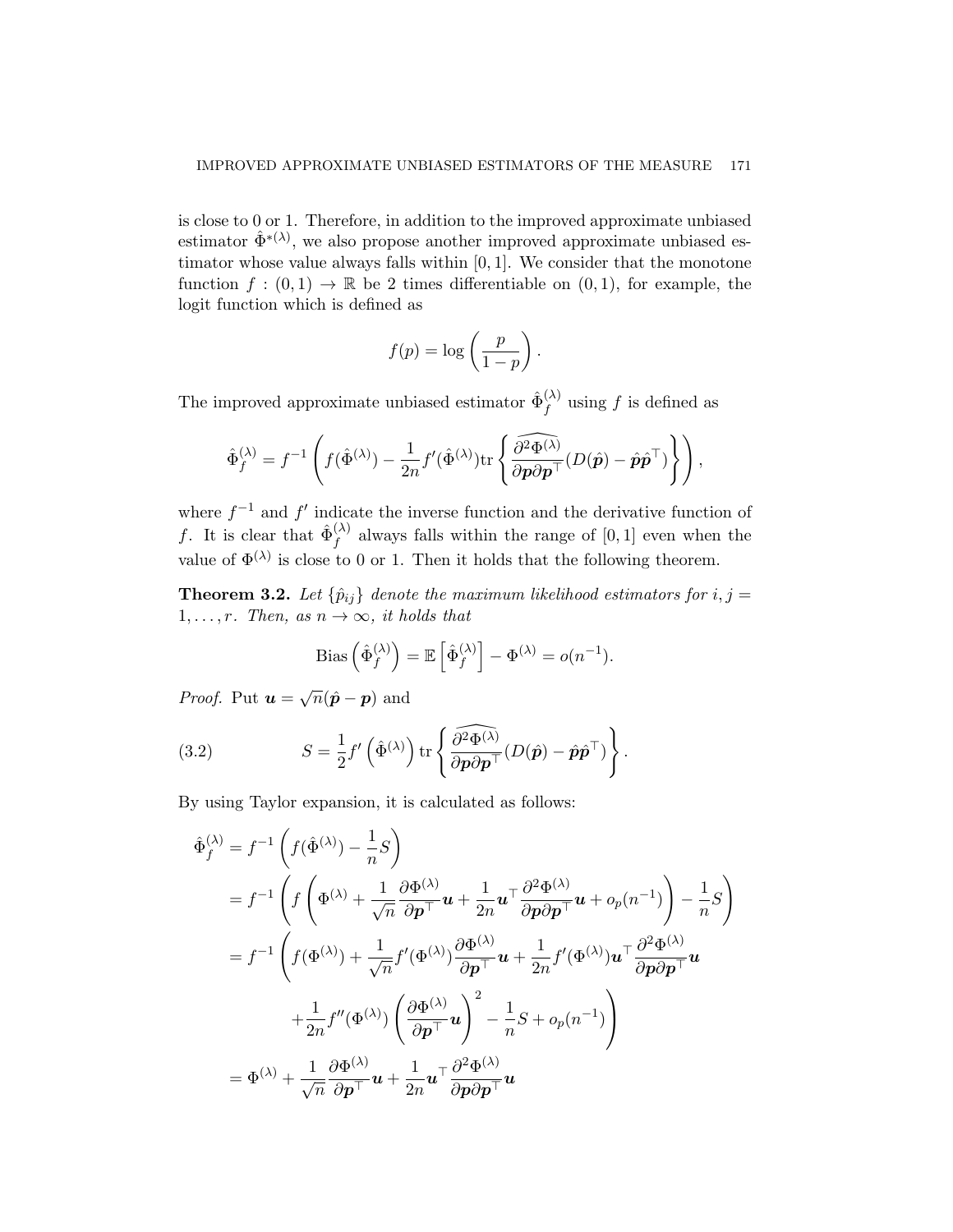$$
+\frac{1}{2n} \frac{f''(\Phi^{(\lambda)})}{f'(\Phi^{(\lambda)})} \left(\frac{\partial \Phi^{(\lambda)}}{\partial p^{+}} u\right)^{2} - \frac{1}{n} \frac{1}{f'(\Phi^{(\lambda)})} S
$$

$$
-\frac{1}{2n} \frac{f''(\Phi^{(\lambda)})}{\{f'(\Phi^{(\lambda)})\}^{3}} \left(f'(\Phi^{(\lambda)}) \frac{\partial \Phi^{(\lambda)}}{\partial p^{+}} u\right)^{2} + o_{p}(n^{-1})
$$

$$
= \Phi^{(\lambda)} + \frac{1}{\sqrt{n}} \frac{\partial \Phi^{(\lambda)}}{\partial p^{+}} u + \frac{1}{2n} u^{+} \frac{\partial^{2} \Phi^{(\lambda)}}{\partial p \partial p^{+}} u - \frac{1}{n} \frac{1}{f'(\Phi^{(\lambda)})} S + o_{p}(n^{-1}).
$$

It is noted that the derivative functions of *f <sup>−</sup>*<sup>1</sup> are given as

$$
\frac{\mathrm{d}}{\mathrm{d}x}f^{-1}(x) = \frac{1}{f'(f^{-1}(x))} \text{ and } \frac{\mathrm{d}^2}{\mathrm{d}x^2}f^{-1}(x) = -\frac{f''(f^{-1}(x))}{\{f'(f^{-1}(x))\}^2}.
$$

Then it is given as

$$
\mathbb{E}(\hat{\Phi}_f^{(\lambda)}) = \mathbb{E}\left[\Phi^{(\lambda)} + \frac{1}{\sqrt{n}} \frac{\partial \Phi^{(\lambda)}}{\partial p^{\top}} \mathbf{u} + \frac{1}{2n} \mathbf{u}^{\top} \frac{\partial^2 \Phi^{(\lambda)}}{\partial p \partial p^{\top}} \mathbf{u} - \frac{1}{n} \frac{1}{f'(\Phi^{(\lambda)})} S\right] + o(1)
$$
  
=  $\Phi^{(\lambda)} + \frac{1}{2n} \text{tr}\left\{\frac{\partial^2 \Phi^{(\lambda)}}{\partial p \partial p^{\top}} \left(D(p) - pp^{\top}\right)\right\} - \frac{1}{n} \frac{1}{f'(\Phi^{(\lambda)})} \mathbb{E}(S) + o(n^{-1}).$ 

From [\(3.2](#page-4-0)), it holds that

$$
\mathbb{E}(S) = \frac{1}{2} f' \left( \Phi^{(\lambda)} \right) \text{tr} \left\{ \frac{\partial^2 \Phi^{(\lambda)}}{\partial \mathbf{p} \partial \mathbf{p}^\top} \left( D(\mathbf{p}) - \mathbf{p} \mathbf{p}^\top \right) \right\} + o(1).
$$

Therefore, we obtain as follows:

$$
\mathbb{E}(\hat{\Phi}_f^{(\lambda)}) = \Phi^{(\lambda)} + o(n^{-1}).
$$

 $\Box$ 

From the above, the asymptotic bias of  $\hat{\Phi}_{f}^{(\lambda)}$  $f_f^{(\lambda)}$  improves over that of  $\hat{\Phi}^{(\lambda)}$ . The proposed estimator  $\hat{\Phi}_f^{(\lambda)}$  $f_f^{(\lambda)}$  tends to approximate to  $\Phi^{(\lambda)}$  better than  $\hat{\Phi}^{(\lambda)}$ when *n* is not so large.

### *§***4. Simulation studies**

<span id="page-5-0"></span>In this section, we demonstrate the accuracy of two proposed estimators  $\hat{\Phi}^{*(\lambda)}$ and  $\hat{\Phi}_{f}^{(\lambda)}$  $f_f^{(\lambda)}$  in the finite sample cases. Here we used the logit transformation as function *f*, that is,  $f(x) = \log(x/(1-x))$ . In this simulation, we consider artificial probability tables given in Table  $1(a)$  $1(a)$  to Table  $1(f)$ . Table [2](#page-10-1) gives the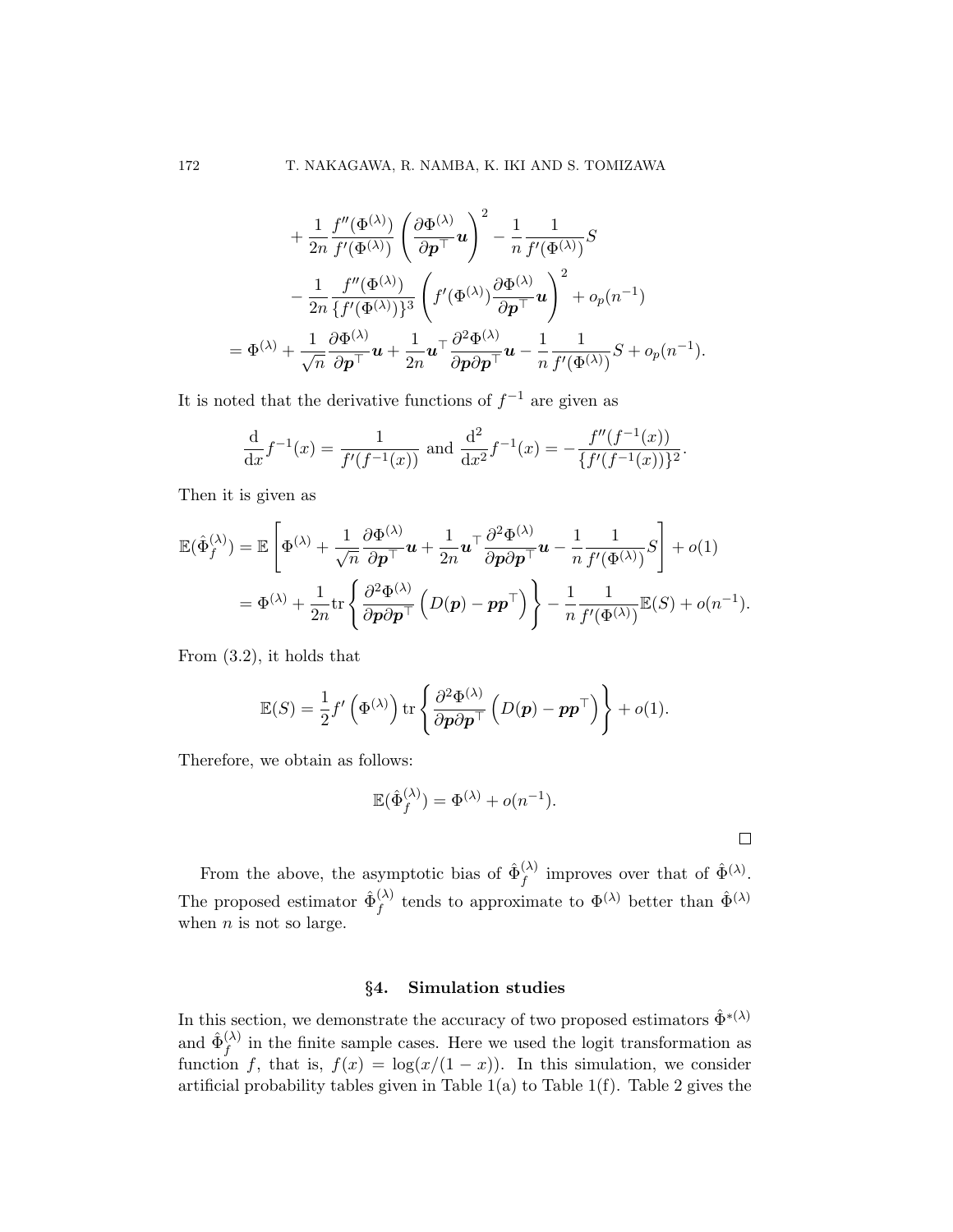value of  $\Phi^{(\lambda)}$  for each  $\lambda$  for Table [1](#page-10-0). For each  $\lambda$ , the true values of  $\Phi^{(\lambda)}$  for Table [1\(](#page-10-0)a) and Table [1](#page-10-0)(d) are close to 1, and the true values of  $\Phi^{(\lambda)}$  for Table [1\(](#page-10-0)c) and Table [1](#page-10-0)(f) are close to 0, and the true values of  $\Phi^{(\lambda)}$  for Table 1(b) and Table [1](#page-10-0)(e) take around 0*.*5.

Using Monte Carlo simulation repeated 10000 times, we calculate the bias and the mean square error (MSE) of  $\hat{\Phi}^{(\lambda)}$ ,  $\hat{\Phi}^{*(\lambda)}$  and  $\hat{\Phi}^{(\lambda)}_f$  from the observed frequencies of sample size  $n = 500, 1000, 3000,$  and  $5000$ , which are obtained from the true probability distribution for Table  $1(a)$  $1(a)$  to Table  $1(f)$ . Table [3](#page-11-0) to Table [8](#page-16-0) give the bias values of  $\hat{\Phi}^{(\lambda)}$ ,  $\hat{\Phi}^{*(\lambda)}$  and  $\hat{\Phi}^{(\lambda)}_f$  $f_f^{(\lambda)}$  and the relative efficiency of the proposed estimators to  $\hat{\Phi}^{(\lambda)}$  corresponding Table [1](#page-10-0)(a) to Table 1(f). Here Bias( $\hat{\Phi}$ ) indicates the bias value of an estimator  $\hat{\Phi}$ , and the relative efficiency of an estimator  $\hat{\Phi}$  to  $\hat{\Phi}^{(\lambda)}$  is given by

$$
e(\hat{\Phi}) = \frac{MSE(\hat{\Phi}^{(\lambda)})}{MSE(\hat{\Phi})},
$$

where MSE( $\hat{\Phi}$ ) indicates MSE of an estimator  $\hat{\Phi}$ , that is, MSE( $\hat{\Phi}$ ) =  $\mathbb{E}\{(\hat{\Phi} - \Phi)$  $\Phi^{(\lambda)})^2$ .

From Table [3](#page-11-0) to Table [8,](#page-16-0) we see that the proposed estimators have a smaller bias than  $\hat{\Phi}^{(\lambda)}$ . This means that the proposed estimators approach to the true value faster than  $\hat{\Phi}^{(\lambda)}$ . In addition, it can be seen that the relative efficiency of proposed estimators are often greater than 1, which are more efficient than  $\hat{\Phi}^{(\lambda)}$ . From Table [8](#page-16-0), when the true value of the measure is close to 0 and *n* is not so large,  $\hat{\Phi}_f^{(\lambda)}$  $f_f^{(\lambda)}$  has a larger bias than  $\hat{\Phi}^{(\lambda)}$  and  $\hat{\Phi}^{*(\lambda)}$ . In addition, when the true value of the measure is close to 0 and  $n$  is not so large, the relative efficiency is less than 1. From these results, we can see that the proposed estimators become unstable when  $\Phi^{(\lambda)}$  is close to 0 or 1. This is probably because the variance of  $\hat{\Phi}^{(\lambda)}$  is small and  $\hat{\Phi}^{(\lambda)}$  is a stable estimation. On the other hand, if the sample size is enough large, the proposed estimators improve the bias of  $\hat{\Phi}^{(\lambda)}$ , which are more efficient than  $\hat{\Phi}^{(\lambda)}$ .

#### *§***5. Concluding remarks**

<span id="page-6-0"></span>This paper proposed the improved approximate unbiased estimators  $\hat{\Phi}^{*(\lambda)}$  and  $\hat{\Phi}_f^{(\lambda)}$  $f_f^{(\lambda)}$  of the true measure  $\Phi^{(\lambda)}$ . From the simulation studies, we conclude that if the sample size is enough large, the proposed estimators have a smaller bias than  $\hat{\Phi}^{(\lambda)}$  and improve MSE. In other words, the proposed estimators converge to the true value  $\Phi^{(\lambda)}$  faster than  $\hat{\Phi}^{(\lambda)}$ . However, the proposed estimators become unstable when  $\Phi^{(\lambda)}$  is close to 0 or 1. Therefore, it is better to use the proposed estimators than  $\hat{\Phi}^{(\lambda)}$  when the value of  $\hat{\Phi}^{(\lambda)}$  is not close to 0 or 1,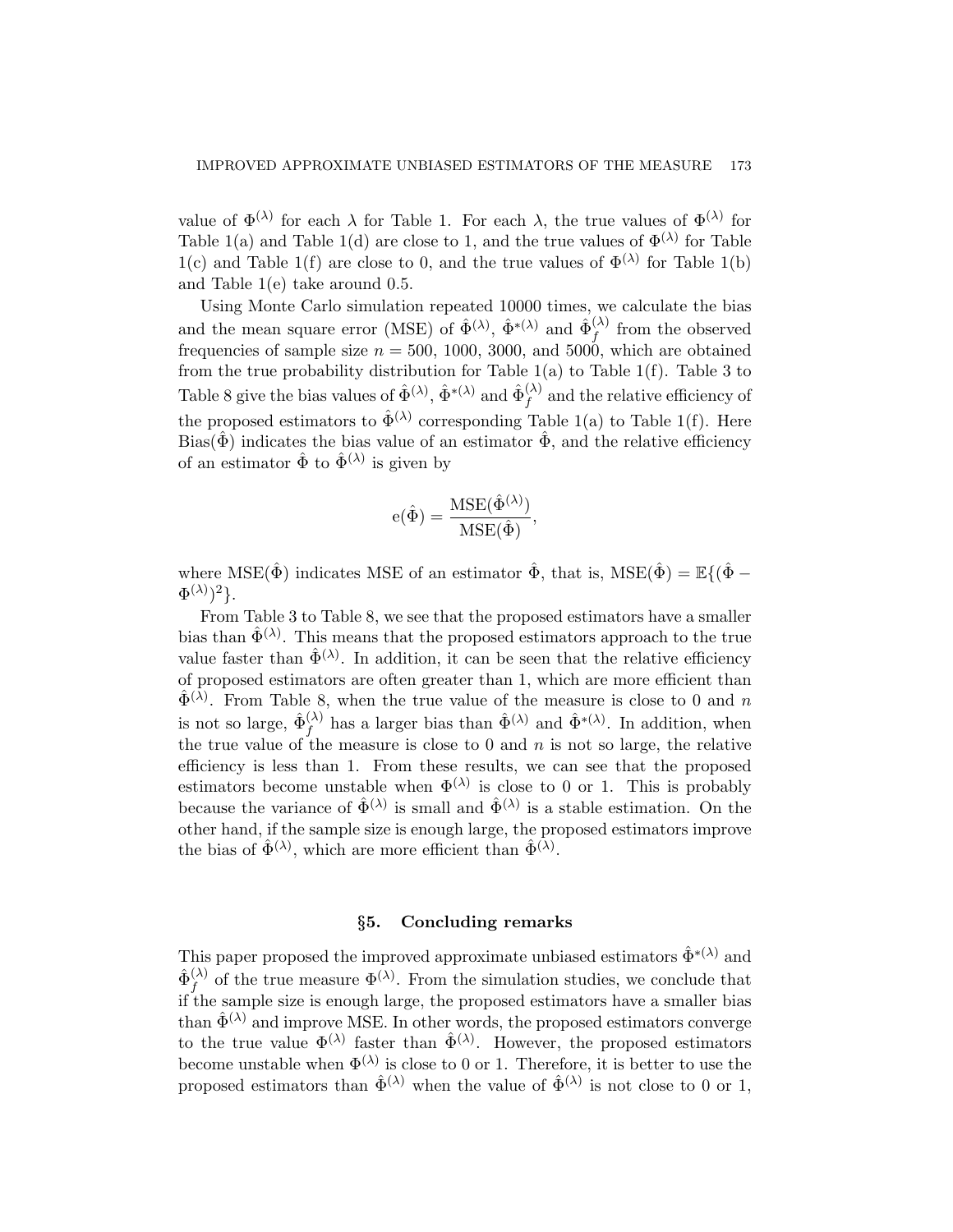for example, it falls within the range [0*.*2*,* 0*.*8]. On the other hand, it is better to use a plug-in estimator if  $\hat{\Phi}^{(\lambda)}$  is close to 0 or 1 and *n* is not so large.

#### **Acknowledgments**

The authors would like to thank the referee and the editor for many comments and suggestions. This work was supported by JSPS Grant-in-Aid for Scientific Research (C) Number JP20K03756, JSPS Grant-in-Aid for Scientific Research (C) Number JP18K03425 and JSPS Grant-in-Aid for Early-Career Scientists JP19K14600.

# $\S$ **A**. The elements of the second derivative of  $\Phi^{(\lambda)}$

For  $\lambda > -1$ , the elements of  $\partial^2 \Phi^{(\lambda)}/\partial p \partial p^{\top}$  ( $r^2 \times r^2$  matrix) are given as follows:

$$
\frac{\partial^2 \Phi^{(\lambda)}}{\partial p_{ij} \partial p_{ij}} = \frac{\Phi^{(\lambda)}}{\delta^2} \left\{ K_{ij}^{(\lambda)} K_{ij}^{(\lambda)} - 2K_{ij}^{(\lambda)} + \frac{\delta p_{ji}^c}{(p_{ij} + p_{ji})} J_{ij}^{(\lambda)} \right\} \qquad (i \neq j),
$$
  

$$
\frac{\partial^2 \Phi^{(\lambda)}}{\partial p_{ij} \partial p_{ji}} = \frac{\Phi^{(\lambda)}}{\delta^2} \left\{ K_{ij}^{(\lambda)} K_{ji}^{(\lambda)} - \left( K_{ij}^{(\lambda)} + K_{ji}^{(\lambda)} \right) - \frac{\delta p_{ij}^c}{(p_{ij} + p_{ji})} J_{ij}^{(\lambda)} \right\} \quad (i \neq j),
$$
  

$$
\frac{\partial^2 \Phi^{(\lambda)}}{\partial p_{ij} \partial p_{kl}} = 0 \qquad (i = j \text{ or } k = l),
$$
  

$$
\frac{\partial^2 \Phi^{(\lambda)}}{\partial p_{ij} \partial p_{kl}} = \frac{\Phi^{(\lambda)}}{\delta^2} \left\{ K_{ij}^{(\lambda)} K_{kl}^{(\lambda)} - \left( K_{ij}^{(\lambda)} + K_{kl}^{(\lambda)} \right) \right\} \qquad \text{(otherwise)},
$$

where

$$
K_{ij}^{(\lambda)} = \log(w_{ij}^{(\lambda)}) + \frac{\xi_{ij}^{(\lambda)}}{w_{ij}^{(\lambda)}} - \log(\Phi^{(\lambda)}),
$$
  
\n
$$
J_{ij}^{(\lambda)} = \frac{2^{\lambda}(\lambda + 1)}{(2^{\lambda} - 1)w_{ij}^{(\lambda)}} \left\{ \lambda p_{ji}^{c} \left( (p_{ij}^{c})^{\lambda - 1} + (p_{ji}^{c})^{\lambda - 1} \right) - \left( (p_{ij}^{c})^{\lambda} - (p_{ji}^{c})^{\lambda} \right) \frac{\xi_{ij}^{(\lambda)}}{w_{ij}^{(\lambda)}} \right\},
$$
  
\n
$$
w_{ij}^{(\lambda)} = 1 - \frac{2^{\lambda}}{2^{\lambda} - 1} \left\{ 1 - (p_{ij}^{c})^{\lambda + 1} - (p_{ji}^{c})^{\lambda + 1} \right\},
$$
  
\n
$$
\xi_{ij}^{(\lambda)} = \frac{2^{\lambda}}{2^{\lambda} - 1} (\lambda + 1) p_{ji}^{c} \left\{ (p_{ij}^{c})^{\lambda} - (p_{ji}^{c})^{\lambda} \right\}.
$$

In particular, when  $\lambda = 0$ , it is given as follows:

$$
K_{ij}^{(0)} = \lim_{\lambda \to 0} K_{ij}^{(\lambda)} = \log(w_{ij}^{(0)}) + \frac{\xi_{ij}^{(0)}}{w_{ij}^{(0)}} - \log(\Phi^{(0)}),
$$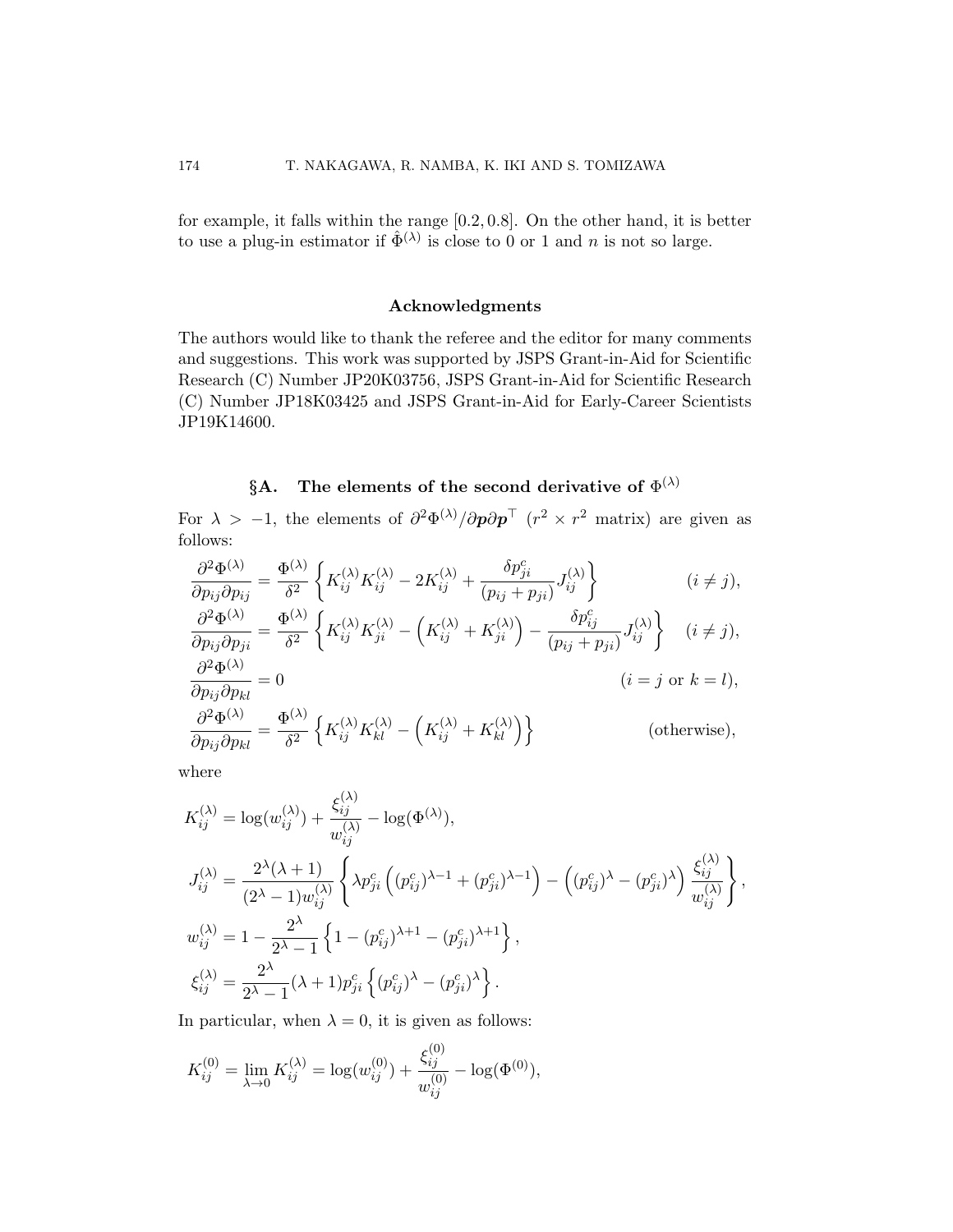$$
J_{ij}^{(0)} = \lim_{\lambda \to 0} J_{ij}^{(\lambda)} = \frac{p_{ji}^c \left[ (p_{ij}^c)^{-1} + (p_{ji}^c)^{-1} \right] - \left[ \log(p_{ij}^c) - \log(p_{ji}^c) \right] (\xi_{ij}^{(0)} / w_{ij}^{(0)})}{w_{ij}^{(0)} \log 2},
$$
  
\n
$$
w_{ij}^{(0)} = 1 - \frac{1}{\log 2} \left( -p_{ij}^c \log p_{ij}^c - p_{ji}^c \log p_{ji}^c \right),
$$
  
\n
$$
\xi_{ij}^{(0)} = \frac{1}{\log 2} p_{ji}^c \left( \log p_{ij}^c - \log p_{ji}^c \right).
$$

#### **References**

- <span id="page-8-1"></span>[1] A. Agresti, *Categorical Data Analysis*, 2nd ed. (2002), Wiley, New York.
- <span id="page-8-2"></span>[2] Y. M. M. Bishop, S. E. Fienberg and P. W. Holland, *Discrete Multivariate Analysis: Theory and Practice*, (1975), MIT Press, Cambridge, MA.
- <span id="page-8-0"></span>[3] A. H. Bowker, A test for symmetry in contingency tables, *Journal of American Statistical Association* **43** (1948), 572–574.
- <span id="page-8-3"></span> $[4]$  H. Caussinus, Contribution à l'analyse statistique des tableaux de corrélation, *Annales de la Facult´e des Sciences de Toulouse*, **29** (1965), 77–182.
- <span id="page-8-4"></span>[5] P. McCullagh, A class of parametric models for the analysis of square contingency tables with ordered categories, *Biometrika*, **65** (1978), 413–418.
- <span id="page-8-5"></span>[6] A. Stuart, A test for homogeneity of the marginal distributions in a two-way classification. *Biometrika*, **42** (1955), 412–416.
- <span id="page-8-6"></span>[7] Y. Saigusa, K. Tahata and S. Tomizawa, Measure of departure from partial symmetry for square contingency tables, *Journal of Mathematics and Statistics* **12** (2016), 152–156.
- <span id="page-8-9"></span>[8] K. Tahata, H. Tanaka and S. Tomizawa, Refined estimators of measures for marginal homogeneity in square contingency tables. *International Journal of Pure and Applied Mathematics* **90** (2014), 501–513.
- <span id="page-8-10"></span>[9] K. Tahata, R. Tomisato and S. Tomizawa, An improved approximate unbiased estimator of log-odds for 2 *×* 2 contingency tables. *Advances and Applications in Statistics* **9** (2008), 1–12.
- <span id="page-8-7"></span>[10] S. Tomizawa, Two kinds of measures of departure from symmetry in square contingency tables having nominal categories, *Statistica Sinica* **4** (1994), 325– 334.
- <span id="page-8-8"></span>[11] S. Tomizawa, T. Seo and H. Yamamoto, Power-divergence-type measure of departure from symmetry for square contingency tables that have nominal categories, *Journal of Applied Statistics* **25** (1998), 387–398.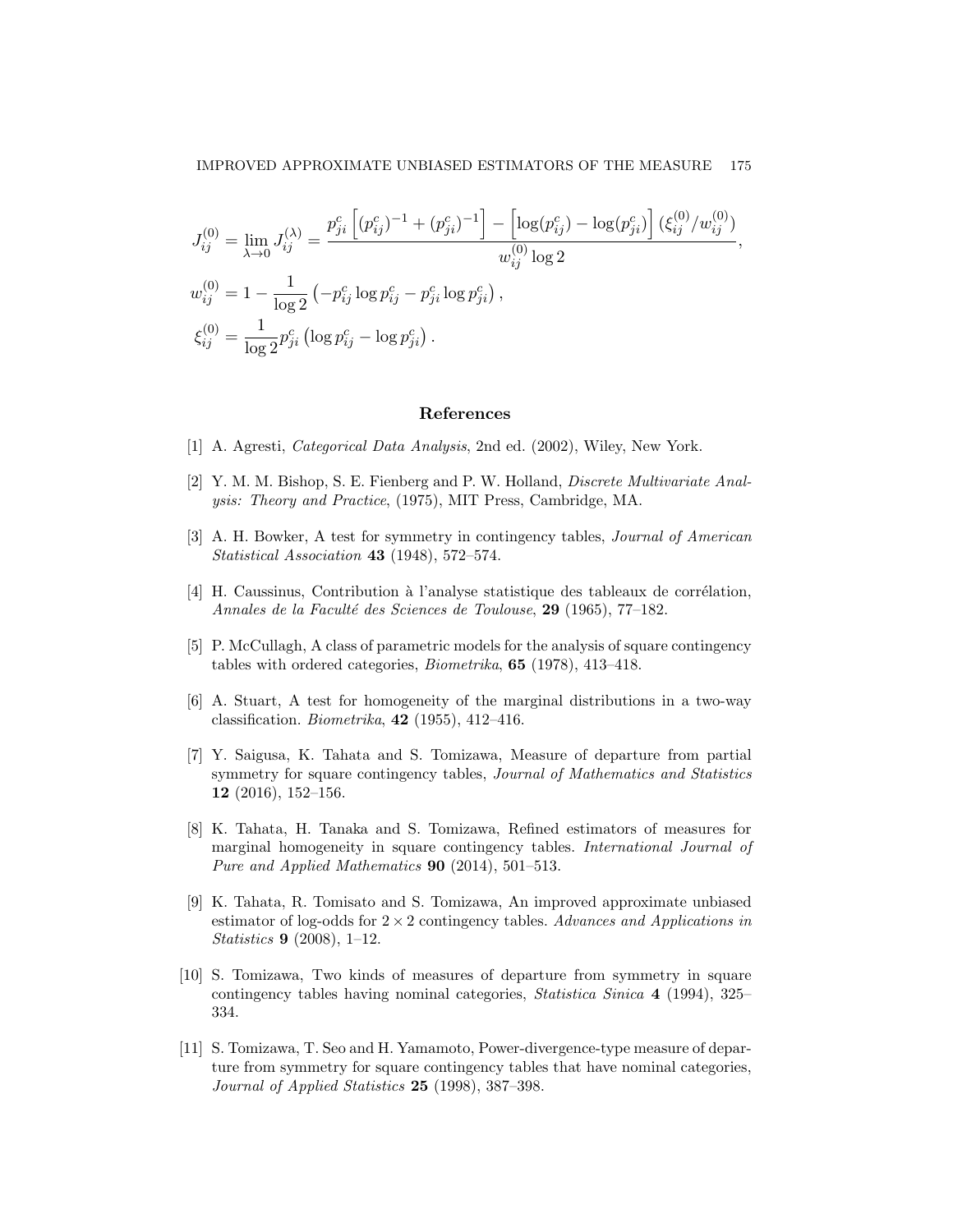<span id="page-9-0"></span>[12] S. Tomizawa, N. Miyamoto and N. Ohba, Improved approximate unbiased estimators of measures of asymmetry for square contingency tables, *Advances and Applications in Statistics* **7** (2007), 47–63.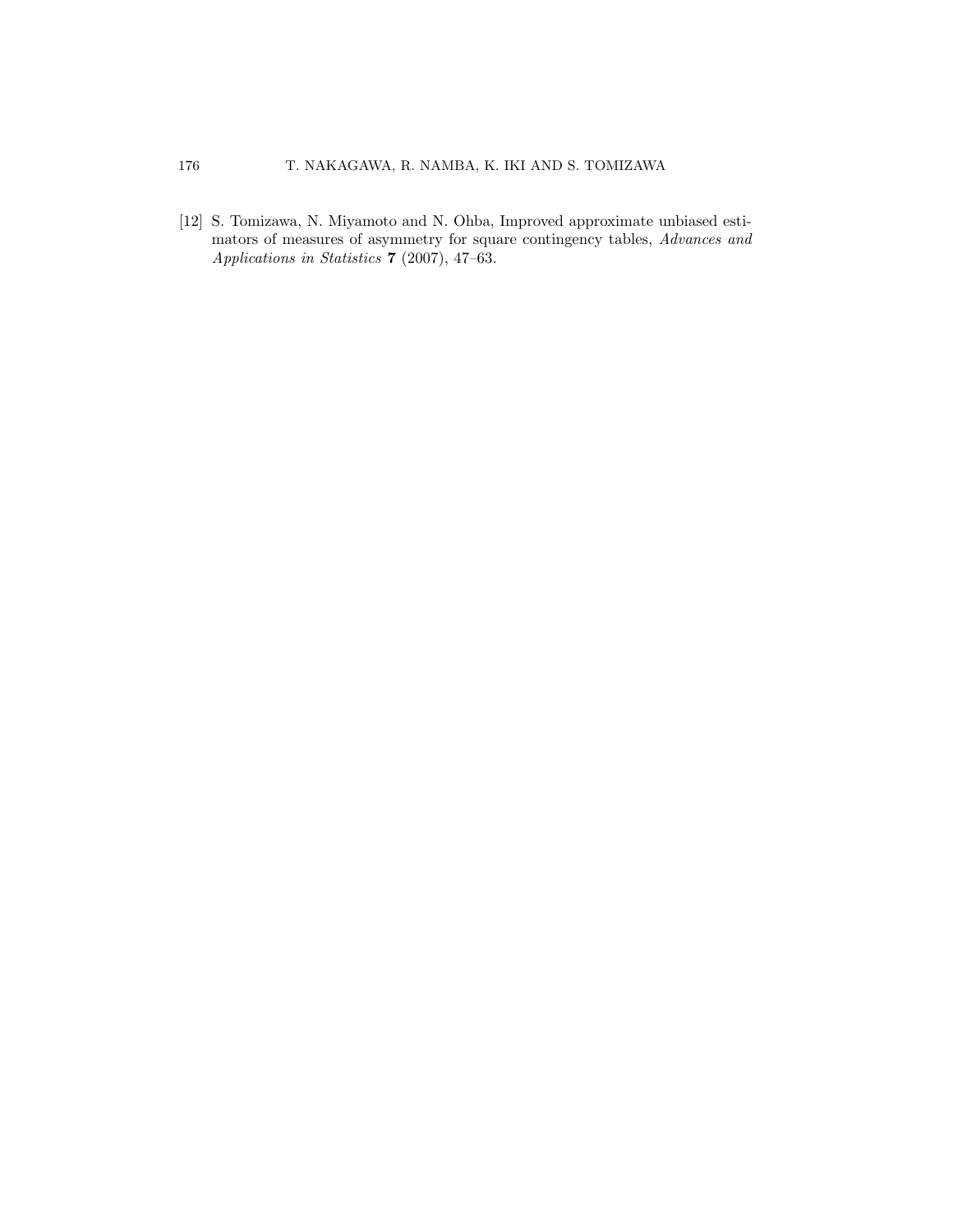|                                                                    |                   |       | (d)               |       |                  |
|--------------------------------------------------------------------|-------------------|-------|-------------------|-------|------------------|
|                                                                    |                   | (1)   | $\left( 2\right)$ | (3)   | $\left(4\right)$ |
| (a)<br>$\left( 3\right)$<br>$\left( 2\right)$<br>$\left( 1\right)$ | $\left( 1\right)$ | 0.000 | 0.004             | 0.005 | 0.005            |
|                                                                    | $\left( 2\right)$ | 0.161 | 0.000             | 0.005 | 0.005            |
| 0.000<br>0.011<br>0.011<br>$\left( 1\right)$                       | (3)               | 0.162 | 0.162             | 0.000 | 0.005            |
| $\left( 2\right)$<br>0.322<br>0.000<br>0.011                       | $\left(4\right)$  | 0.162 | 0.162             | 0.162 | 0.000            |
| $\left( 3\right)$<br>0.000<br>0.322<br>0.323                       |                   |       |                   |       |                  |
| (b)                                                                |                   |       | (e)               |       |                  |
| (1)<br>$\left( 2\right)$<br>$\left( 3\right)$                      |                   | (1)   | $\left( 2\right)$ | (3)   | (4)              |
| 0.000<br>0.037<br>0.037<br>$\left(1\right)$                        | (1)               | 0.000 | 0.004             | 0.005 | 0.005            |
|                                                                    | $\rm(2)$          | 0.161 | 0.000             | 0.005 | 0.005            |
| $\left( 2\right)$<br>0.000<br>0.037<br>0.297                       | (3)               | 0.162 | 0.162             | 0.000 | 0.005            |
| (3)<br>0.296<br>0.000<br>0.296                                     | (4)               | 0.162 | 0.162             | 0.162 | 0.000            |
| $\left( \text{c} \right)$                                          |                   |       |                   |       |                  |
| $\left( 1\right)$<br>$\left( 2\right)$<br>$\left( 3\right)$        |                   |       | (f)               |       |                  |
|                                                                    |                   | (1)   | (2)               | (3)   | (4)              |
| (1)<br>0.000<br>0.095<br>0.095                                     | $\left( 1\right)$ | 0.000 | 0.055             | 0.056 | 0.056            |
| (2)<br>0.239<br>0.000<br>0.095                                     | (2)               | 0.111 | 0.000             | 0.056 | 0.056            |
| $\left( 3\right)$<br>0.000<br>0.238<br>0.238                       | (3)               | 0.111 | 0.110             | 0.000 | 0.056            |
|                                                                    | $\left(4\right)$  | 0.111 | 0.111             | 0.111 | 0.000            |

<span id="page-10-0"></span>Table 1: Artificial probability table.

Table 2: The values of  $\Phi^{(\lambda)}$  for each  $\lambda$  corresponding to artificial probability tables in Table [1](#page-10-0).

<span id="page-10-1"></span>

| $\lambda$    | 0.0   | 0.5   | 1.0   | 1.5   |
|--------------|-------|-------|-------|-------|
| Table $1(a)$ | 0.791 | 0.853 | 0.872 | 0.876 |
| Table $1(b)$ | 0.497 | 0.574 | 0.605 | 0.612 |
| Table $1(c)$ | 0.138 | 0.169 | 0.185 | 0.189 |
| Table $1(d)$ | 0.811 | 0.869 | 0.887 | 0.890 |
| Table $1(e)$ | 0.491 | 0.568 | 0.599 | 0.606 |
| Table $1(f)$ | 0.080 | 0.099 | 0.109 | 0.111 |
|              |       |       |       |       |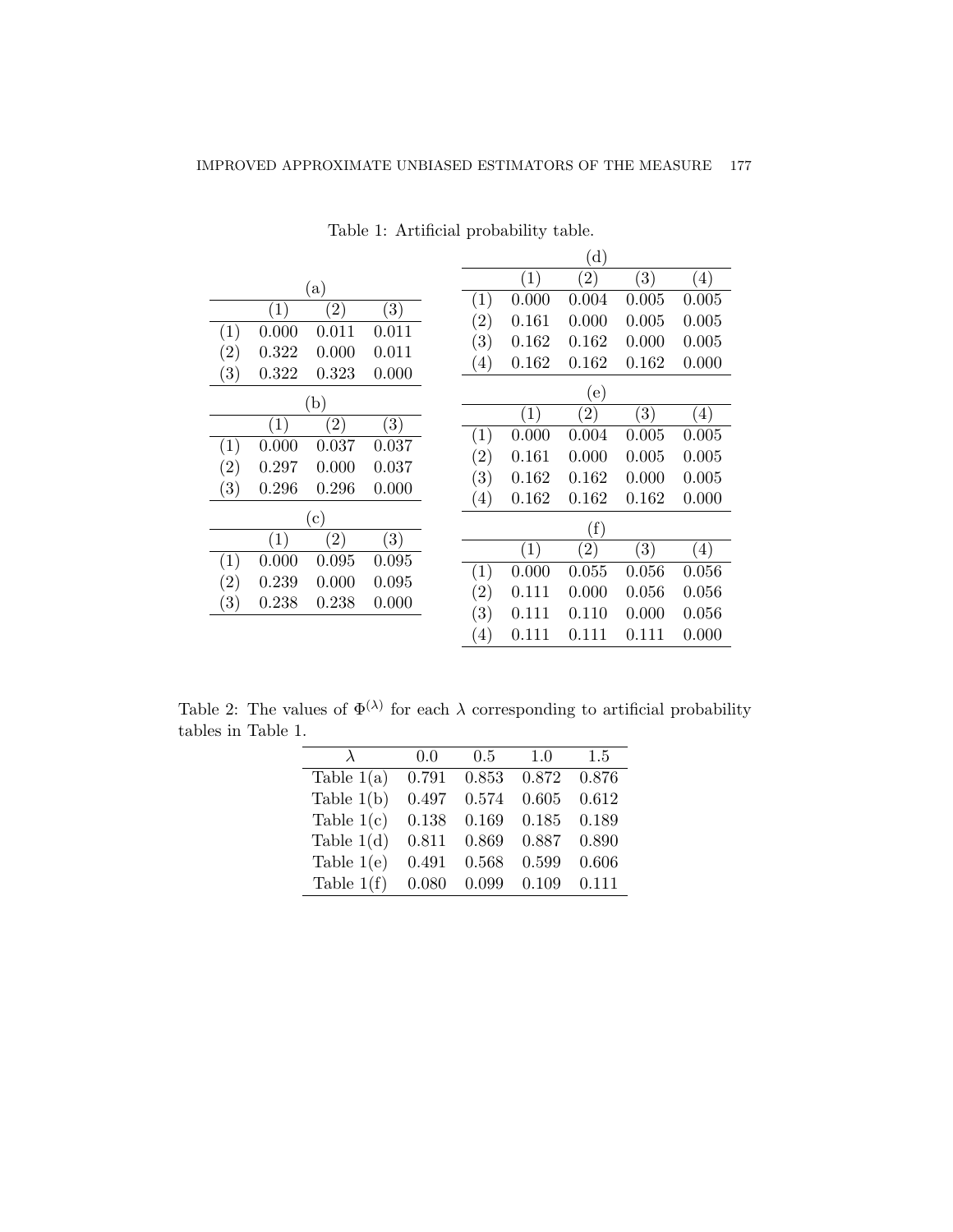| $\boldsymbol{n}$ | $\lambda$ | $Bias(\hat{\Phi}^{(\lambda)})$ | $Bias(\hat{\Phi}^{*(\lambda)})$ | $Bias(\hat{\Phi}_{\mathbf{r}}^{(\lambda)})$ | $e(\hat{\Phi}^{*(\lambda)})$ | $e(\hat{\Phi}^{(\overline{\lambda})}_+)$ |
|------------------|-----------|--------------------------------|---------------------------------|---------------------------------------------|------------------------------|------------------------------------------|
| 500              | 0.0       | 0.345                          | 0.103                           | 0.101                                       | 1.018                        | 1.018                                    |
|                  | 0.5       | 0.064                          | 0.032                           | 0.032                                       | 1.003                        | 1.003                                    |
|                  | 1.0       | $-0.029$                       | $-0.003$                        | $-0.003$                                    | 1.004                        | 1.004                                    |
|                  | 1.5       | $-0.030$                       | 0.003                           | 0.003                                       | 1.005                        | 1.005                                    |
|                  | 0.0       | 0.080                          | $-0.041$                        | $-0.042$                                    | 1.007                        | 1.007                                    |
| 1000             | 0.5       | 0.005                          | $-0.012$                        | $-0.012$                                    | 1.001                        | 1.001                                    |
|                  | $1.0\,$   | $-0.032$                       | $-0.019$                        | $-0.019$                                    | 1.002                        | 1.002                                    |
|                  | 1.5       | 0.007                          | 0.024                           | 0.024                                       | 1.002                        | 1.002                                    |
|                  | 0.0       | 0.044                          | 0.003                           | 0.003                                       | 1.003                        | 1.003                                    |
| 3000             | 0.5       | 0.000                          | $-0.006$                        | $-0.006$                                    | 1.000                        | 1.000                                    |
|                  | $1.0\,$   | $-0.010$                       | $-0.006$                        | $-0.006$                                    | 1.001                        | 1.001                                    |
|                  | 1.5       | $-0.015$                       | $-0.009$                        | $-0.009$                                    | 1.001                        | 1.001                                    |
| 5000             | 0.0       | 0.030                          | 0.006                           | 0.006                                       | 1.002                        | 1.002                                    |
|                  | 0.5       | 0.008                          | 0.005                           | 0.005                                       | 1.000                        | 1.000                                    |
|                  | $1.0\,$   | $-0.005$                       | $-0.002$                        | $-0.002$                                    | 1.000                        | 1.000                                    |
|                  | 1.5       | $-0.018$                       | $-0.014$                        | $-0.014$                                    | 1.001                        | 1.001                                    |

<span id="page-11-0"></span>Table 3: The bias values of the estimators multiplied by 100, and the ratios of MSE of the proposed estimators to  $\hat{\Phi}^{(\lambda)}$  for Table [1\(](#page-10-0)a).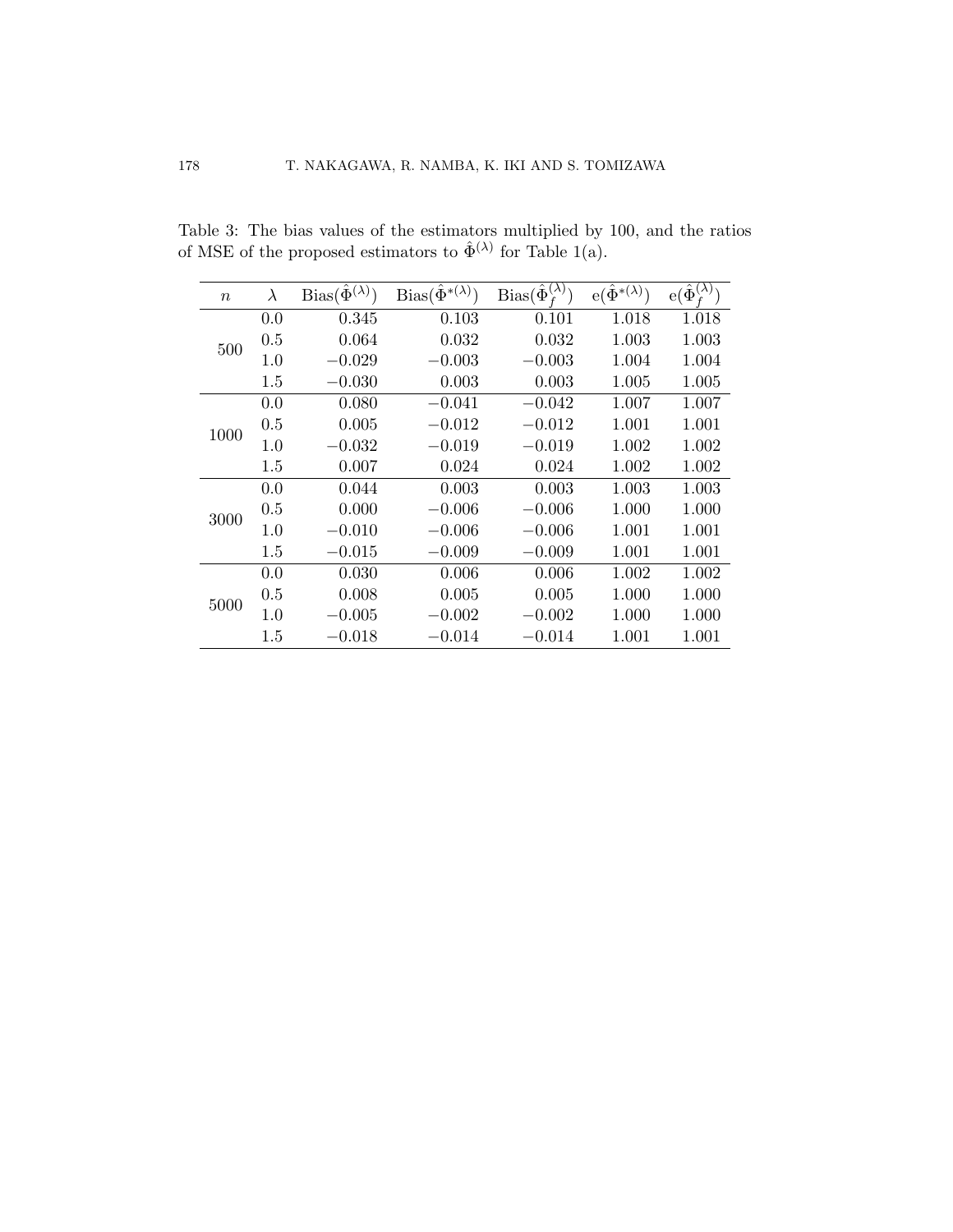| $\, n$ | $\lambda$ | $Bias(\hat{\Phi}^{(\lambda)})$ | $Bias(\hat{\Phi}^{*(\lambda)})$ | $Bias(\hat{\Phi}_{t}^{(\overline{\lambda})})$ | $e(\hat{\Phi}^{*(\lambda)})$ | $e(\hat{\Phi}^{(\lambda)}_{\ell})$ |
|--------|-----------|--------------------------------|---------------------------------|-----------------------------------------------|------------------------------|------------------------------------|
|        | 0.0       | 0.067                          | $-0.008$                        | $-0.008$                                      | 1.010                        | 1.010                              |
| 500    | 0.5       | $-0.041$                       | $-0.013$                        | $-0.013$                                      | 1.005                        | 1.005                              |
|        | 1.0       | $-0.095$                       | $-0.015$                        | $-0.015$                                      | 1.005                        | 1.005                              |
|        | 1.5       | $-0.024$                       | 0.067                           | 0.067                                         | 1.004                        | 1.004                              |
|        | 0.0       | 0.070                          | 0.032                           | 0.032                                         | 1.005                        | 1.005                              |
| 1000   | 0.5       | $-0.060$                       | $-0.046$                        | $-0.046$                                      | 1.003                        | 1.003                              |
|        | 1.0       | $-0.011$                       | 0.028                           | 0.028                                         | 1.002                        | 1.002                              |
|        | 1.5       | $-0.026$                       | 0.019                           | 0.019                                         | 1.002                        | 1.002                              |
|        | 0.0       | 0.036                          | 0.023                           | 0.023                                         | 1.002                        | 1.002                              |
| 3000   | 0.5       | 0.012                          | 0.017                           | 0.017                                         | 1.001                        | 1.001                              |
|        | 1.0       | $-0.026$                       | $-0.012$                        | $-0.012$                                      | 1.001                        | 1.001                              |
|        | $1.5\,$   | $-0.017$                       | $-0.002$                        | $-0.002$                                      | 1.001                        | 1.001                              |
| 5000   | 0.0       | $-0.019$                       | $-0.026$                        | $-0.026$                                      | 1.001                        | 1.001                              |
|        | 0.5       | 0.009                          | 0.012                           | 0.012                                         | 1.000                        | 1.000                              |
|        | 1.0       | $-0.017$                       | $-0.009$                        | $-0.009$                                      | 1.001                        | 1.001                              |
|        | 1.5       | $-0.004$                       | 0.005                           | 0.005                                         | 1.000                        | 1.000                              |

Table 4: The bias values of the estimators multiplied by 100, and the ratios of MSE of the proposed estimators to  $\hat{\Phi}^{(\lambda)}$  for Table [1\(](#page-10-0)b).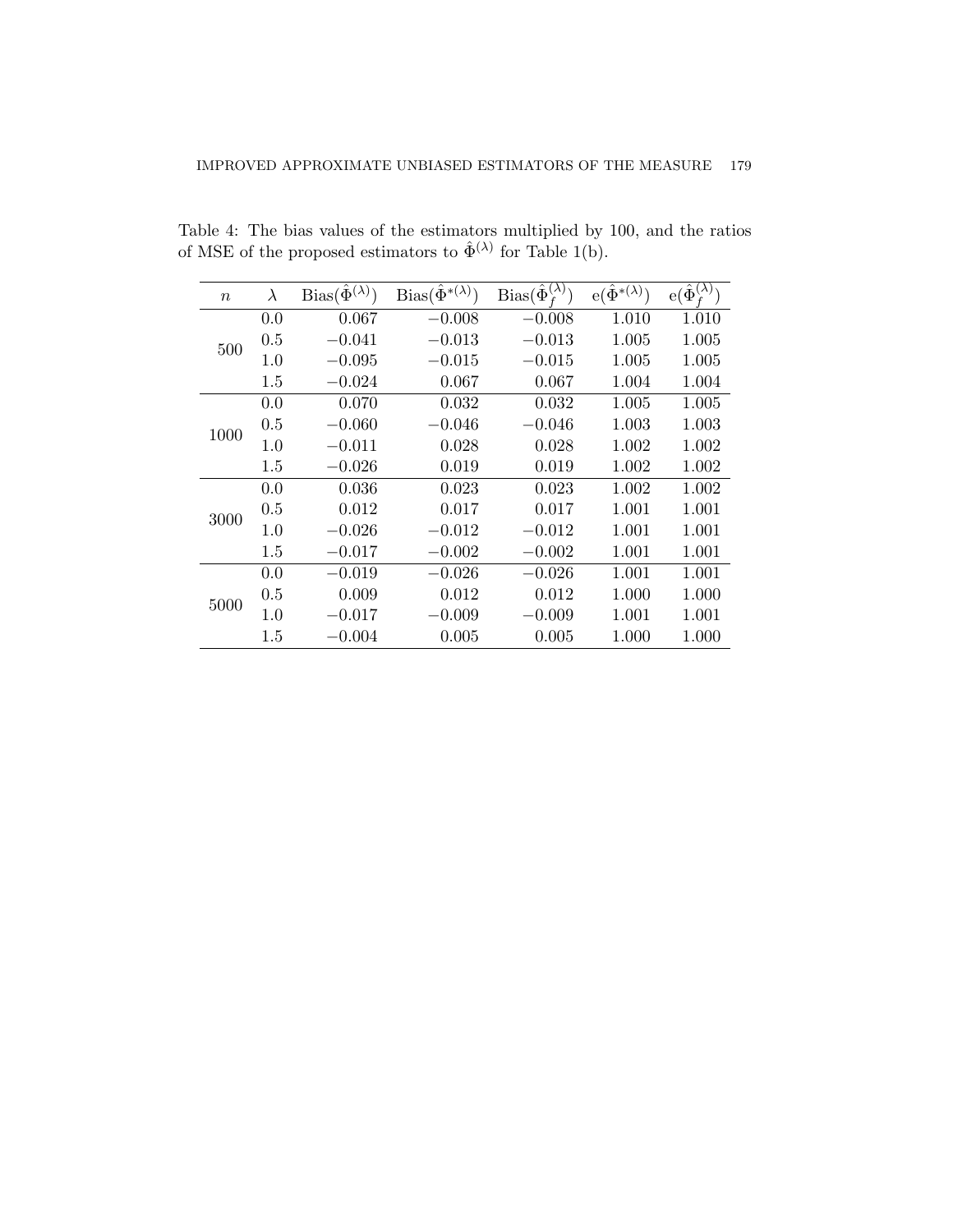| $\boldsymbol{n}$ | $\lambda$ | $Bias(\hat{\Phi}^{(\lambda)})$ | $Bias(\hat{\Phi}^{*(\lambda)})$ | $Bias(\hat{\Phi}_{f}^{(\lambda)})$ | $e(\hat{\Phi}^{*(\lambda)})$ | $e(\hat{\Phi}^{(\bar{\lambda})}$ |
|------------------|-----------|--------------------------------|---------------------------------|------------------------------------|------------------------------|----------------------------------|
|                  | 0.0       | $-0.119$                       | $-0.026$                        | $-0.025$                           | 1.012                        | 1.012                            |
|                  | 0.5       | $-0.167$                       | $-0.025$                        | $-0.025$                           | 1.010                        | 1.010                            |
| 500              | 1.0       | $-0.106$                       | 0.064                           | 0.065                              | 1.006                        | 1.007                            |
|                  | 1.5       | $-0.131$                       | 0.048                           | 0.049                              | 1.006                        | 1.007                            |
|                  | 0.0       | $-0.039$                       | 0.006                           | 0.006                              | 1.005                        | 1.005                            |
| 1000             | 0.5       | $-0.071$                       | $-0.002$                        | $-0.002$                           | 1.004                        | 1.004                            |
|                  | 1.0       | $-0.095$                       | $-0.012$                        | $-0.012$                           | 1.004                        | 1.004                            |
|                  | 1.5       | $-0.053$                       | 0.034                           | 0.034                              | 1.002                        | 1.002                            |
|                  | 0.0       | $-0.009$                       | 0.006                           | 0.006                              | 1.001                        | 1.001                            |
| 3000             | 0.5       | $-0.021$                       | 0.001                           | 0.001                              | 1.001                        | 1.001                            |
|                  | 1.0       | $-0.027$                       | 0.000                           | 0.000                              | 1.001                        | 1.001                            |
|                  | 1.5       | $-0.006$                       | 0.023                           | 0.023                              | 1.000                        | 1.000                            |
| 5000             | 0.0       | $-0.015$                       | $-0.006$                        | $-0.006$                           | 1.001                        | 1.001                            |
|                  | 0.5       | $-0.041$                       | $-0.027$                        | $-0.027$                           | 1.001                        | 1.001                            |
|                  | 1.0       | $-0.012$                       | 0.005                           | 0.005                              | 1.001                        | 1.001                            |
|                  | 1.5       | $-0.021$                       | $-0.004\,$                      | $-0.004$                           | 1.001                        | 1.001                            |

Table 5: The bias values of the estimators multiplied by 100, and the ratios of MSE of the proposed estimators to  $\hat{\Phi}^{(\lambda)}$  for Table [1\(](#page-10-0)c).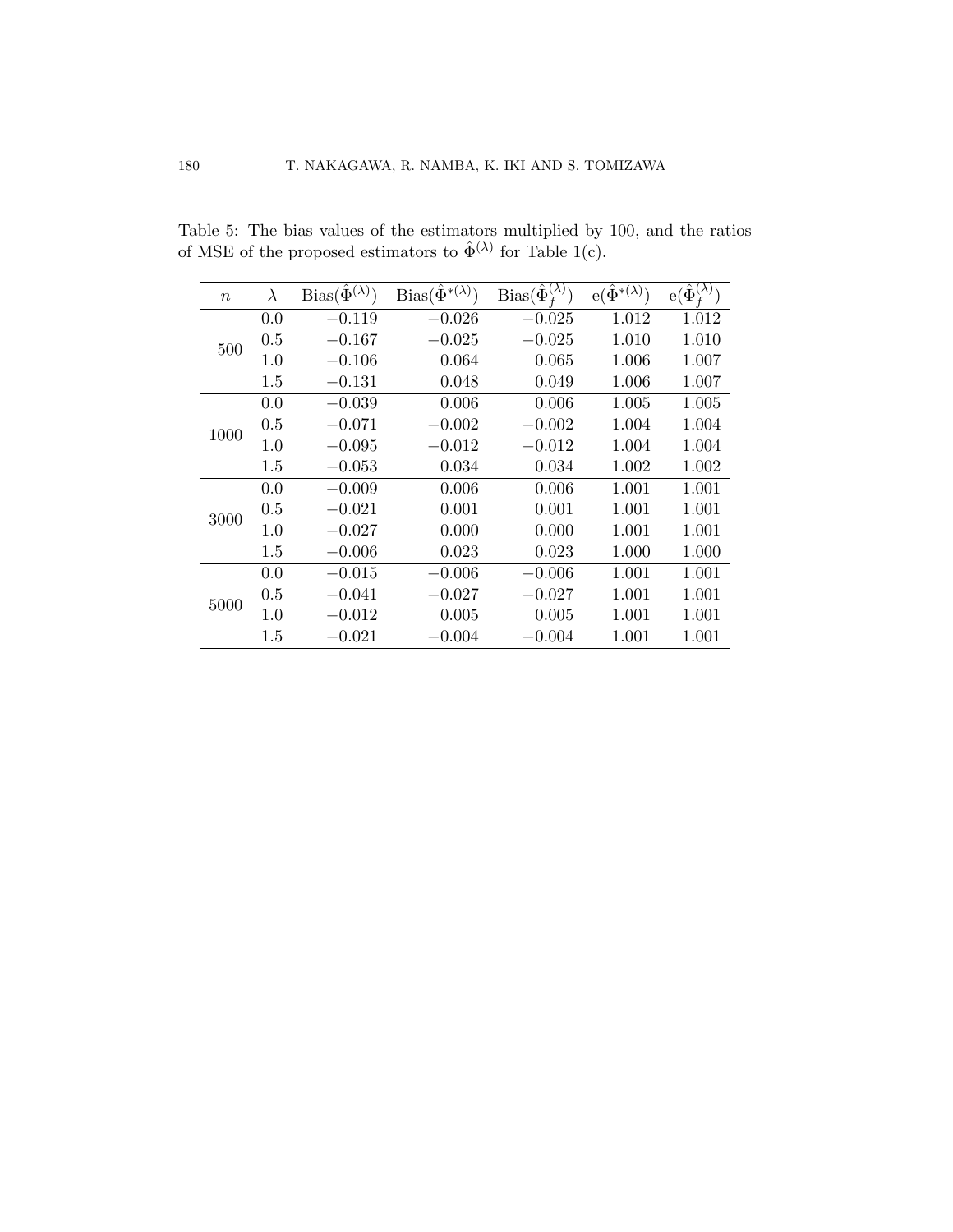| $\boldsymbol{n}$ | $\lambda$ | $Bias(\hat{\Phi}^{(\lambda)})$ | $Bias(\hat{\Phi}^{*(\lambda)})$ | $Bias(\widehat{\Phi}_{f}^{(\lambda)})$ | $e(\hat{\Phi}^{*(\lambda)})$ | $e(\hat{\Phi}^{\overline{(\lambda)}})$ |
|------------------|-----------|--------------------------------|---------------------------------|----------------------------------------|------------------------------|----------------------------------------|
|                  | 0.0       | 0.502                          | 0.274                           | 0.272                                  | 0.976                        | 0.976                                  |
| 500              | 0.5       | 0.028                          | 0.027                           | 0.027                                  | 1.006                        | 1.006                                  |
|                  | 1.0       | $-0.063$                       | 0.029                           | 0.029                                  | 1.017                        | 1.017                                  |
|                  | 1.5       | $-0.165$                       | $-0.062$                        | $-0.063$                               | 1.021                        | 1.021                                  |
|                  | 0.0       | 0.201                          | $-0.002$                        | $-0.003$                               | 1.014                        | 1.014                                  |
| 1000             | 0.5       | 0.032                          | 0.027                           | 0.027                                  | 1.006                        | 1.006                                  |
|                  | $1.0\,$   | $-0.057$                       | $-0.011$                        | $-0.011$                               | 1.009                        | 1.009                                  |
|                  | 1.5       | $-0.072$                       | $-0.021$                        | $-0.021$                               | 1.010                        | 1.010                                  |
|                  | 0.0       | 0.077                          | 0.006                           | 0.006                                  | 1.008                        | 1.008                                  |
| 3000             | 0.5       | 0.031                          | 0.028                           | 0.028                                  | 1.002                        | 1.002                                  |
|                  | 1.0       | $-0.013$                       | 0.002                           | 0.002                                  | 1.003                        | 1.003                                  |
|                  | 1.5       | $-0.016$                       | 0.001                           | 0.001                                  | 1.003                        | 1.003                                  |
| 5000             | 0.0       | 0.054                          | 0.012                           | 0.012                                  | 1.005                        | 1.005                                  |
|                  | 0.5       | $-0.001$                       | $-0.003$                        | $-0.003$                               | 1.001                        | 1.001                                  |
|                  | 1.0       | $-0.013$                       | $-0.004$                        | $-0.004$                               | 1.002                        | 1.002                                  |
|                  | 1.5       | $-0.012$                       | $-0.002$                        | $-0.002$                               | 1.002                        | 1.002                                  |

Table 6: The bias values of the estimators multiplied by 100, and the ratios of MSE of the proposed estimators to  $\hat{\Phi}^{(\lambda)}$  for Table [1\(](#page-10-0)d).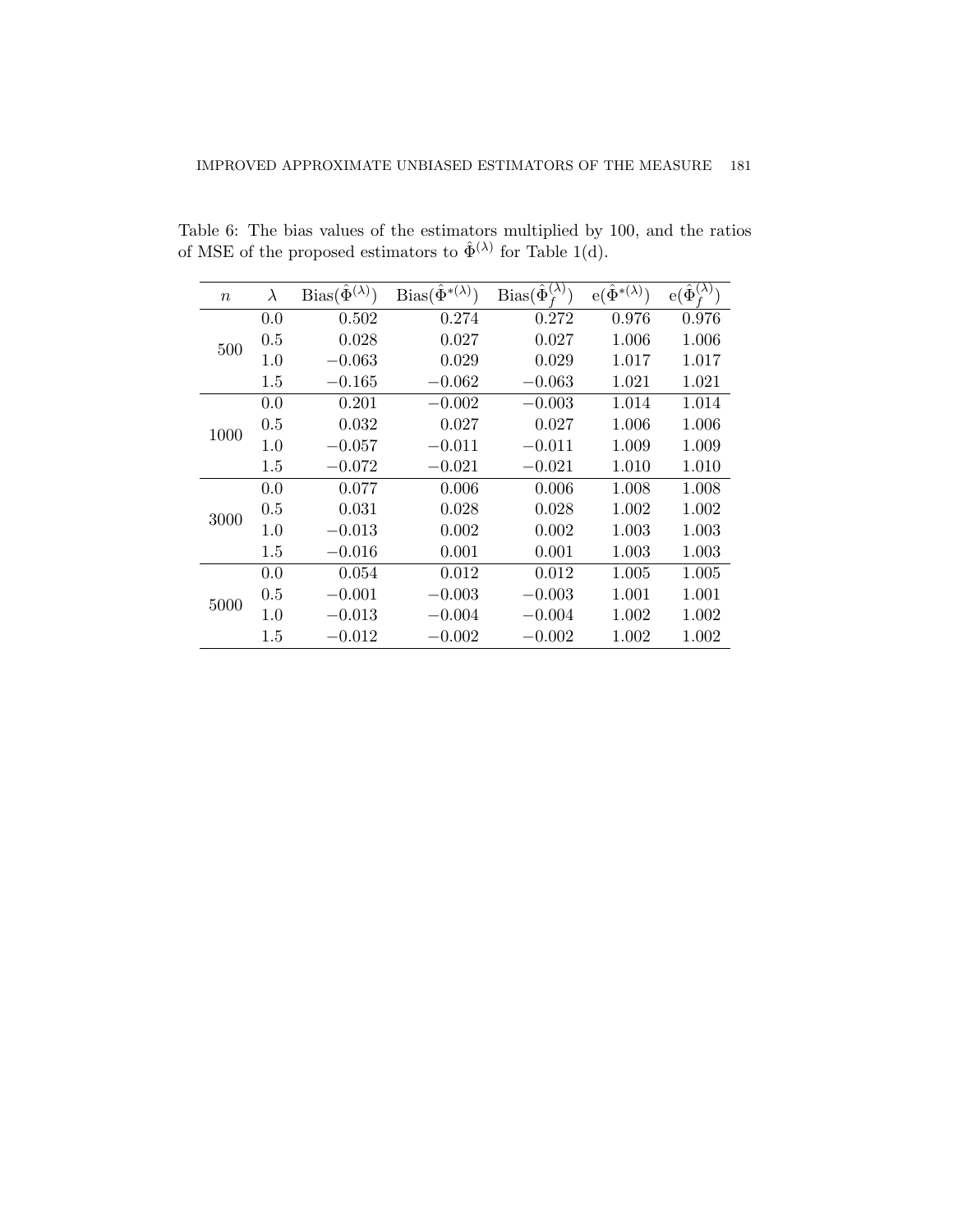| $\boldsymbol{n}$ | $\lambda$ | $Bias(\hat{\Phi}^{(\lambda)})$ | $Bias(\hat{\Phi}^{*(\lambda)})$ | $Bias(\hat{\Phi}_{f}^{(\lambda)})$ | $e(\hat{\Phi}^{*(\lambda)})$ | $e(\hat{\Phi}^{(\bar{\lambda})}$ |
|------------------|-----------|--------------------------------|---------------------------------|------------------------------------|------------------------------|----------------------------------|
|                  | 0.0       | $-0.024\,$                     | 0.018                           | 0.018                              | 1.026                        | 1.026                            |
| 500              | 0.5       | $-0.225$                       | 0.016                           | 0.015                              | 1.021                        | 1.021                            |
|                  | 1.0       | $-0.393$                       | $-0.059$                        | $-0.060$                           | 1.025                        | 1.025                            |
|                  | 1.5       | $-0.402$                       | $-0.048$                        | $-0.049$                           | 1.026                        | 1.026                            |
|                  | 0.0       | 0.010                          | 0.029                           | 0.029                              | 1.013                        | 1.013                            |
| 1000             | 0.5       | $-0.120$                       | $-0.003$                        | $-0.003$                           | 1.010                        | 1.010                            |
|                  | 1.0       | $-0.168$                       | $-0.005$                        | $-0.005$                           | 1.011                        | 1.011                            |
|                  | 1.5       | $-0.204$                       | $-0.031$                        | $-0.031$                           | 1.013                        | 1.013                            |
|                  | 0.0       | $-0.022$                       | $-0.016$                        | $-0.016$                           | 1.004                        | 1.004                            |
| 3000             | 0.5       | $-0.023$                       | 0.015                           | 0.015                              | 1.003                        | 1.003                            |
|                  | 1.0       | $-0.093$                       | $-0.039$                        | $-0.039$                           | 1.005                        | 1.005                            |
|                  | 1.5       | $-0.034$                       | 0.023                           | 0.023                              | 1.003                        | 1.003                            |
| 5000             | 0.0       | $-0.005$                       | $-0.002$                        | $-0.002$                           | 1.003                        | 1.003                            |
|                  | 0.5       | $-0.050$                       | $-0.027$                        | $-0.027$                           | 1.003                        | 1.003                            |
|                  | 1.0       | $-0.068$                       | $-0.036$                        | $-0.036$                           | 1.003                        | 1.003                            |
|                  | 1.5       | $-0.046$                       | $-0.012$                        | $-0.012$                           | 1.003                        | 1.003                            |

Table 7: The bias values of the estimators multiplied by 100, and the ratios of MSE of the proposed estimators to  $\hat{\Phi}^{(\lambda)}$  for Table [1\(](#page-10-0)e).